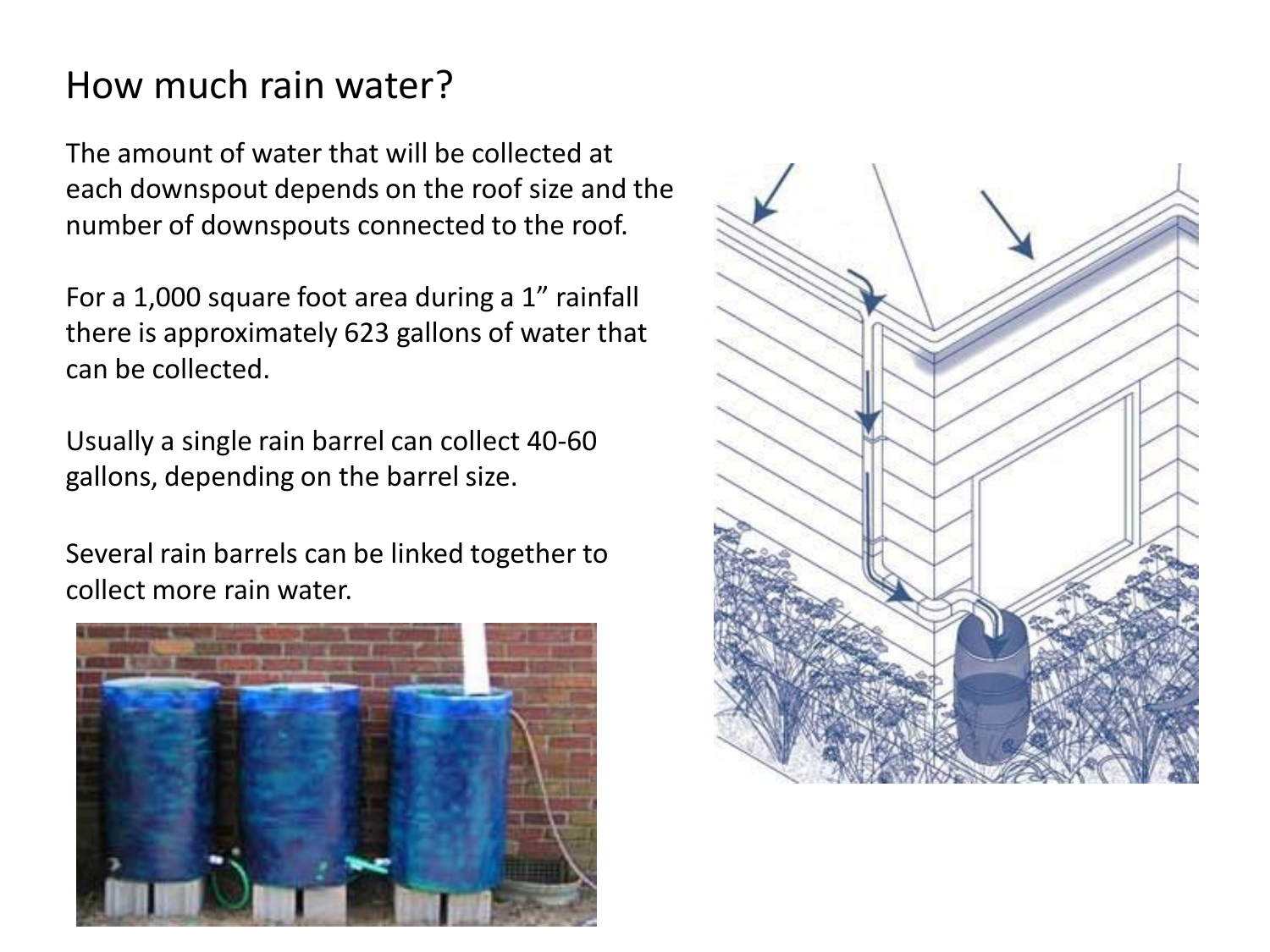## Maintenance on your Rain Barrel

During the rainy months, routinely inspect your rain barrel. Remove any debris that has accumulated on the lid that might block the screen mesh.

Routinely clean the inside of your rain barrel and gutters to ensure there is no clogging.

Unless stated by the manufacturer disconnect your rain barrel in the winter months. Turn the barrel upside down or store it in a dry area to prevent the barrel from cracking. Redirect the downspout away from the foundation whenever your rain barrel is not connected.

If you keep your rain barrel outside during the winter make sure the bottom spigot is open so the water can drain out of the barrel at all times.

Rain barrels are not meant for long term storage. Empty your rain barrel completely once a week to avoid stagnant water. Make sure no standing water is on the top of your barrel.